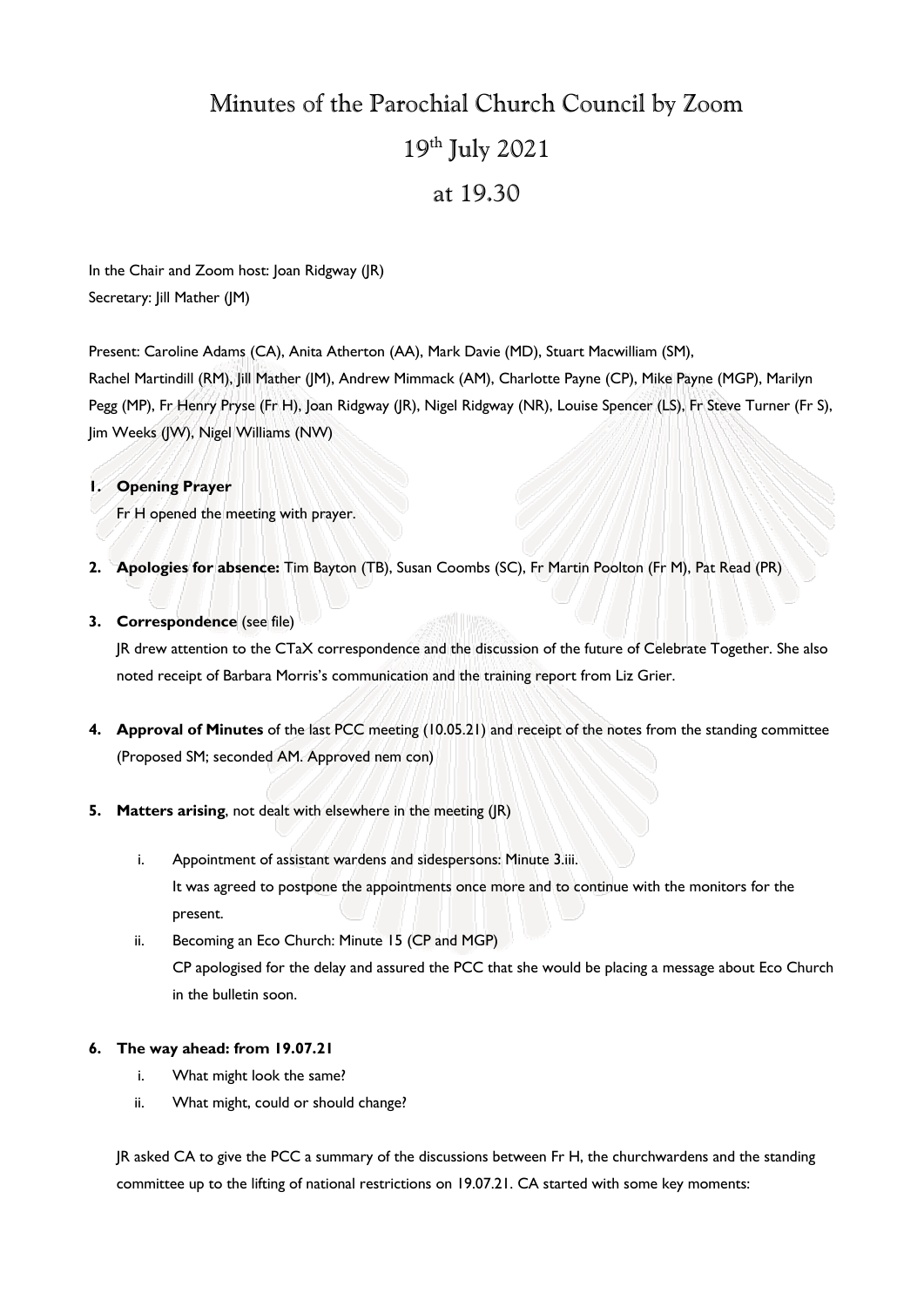- $\rightarrow$  Standing committee discussion on 14.07.21 before detailed advice was available from the government and the Church of England (see file)
- $\rightarrow$  Advice from the diocesan webinar on 15.07.21 with over 260 participants from around the diocese (see file)
- $\rightarrow$  Updated advice from the Church of England late on 16.07.21 (https://www.churchofengland.org/resources/coronavirus-covid-19-guidance)

The Church of England made clear that *the decision on what happens in church settings and events held in church buildings lies with the incumbent*. This applies to acts of worship, to events run by the PCC or Church community and to decisions on hiring out spaces or allowing events to proceed.

*Advice from the Church of England*, recognises the current increase in Covid-19 infections:

- $\rightarrow$  "At present, incidence of the virus continues to increase with the probability that during the summer numbers will reach or surpass those experienced at the peak of the second wave of the pandemic at the start of the year. Largely due to the success of the vaccination programme, hospitalisations and deaths are much lower, but these too are beginning to rise substantially."
- $\rightarrow$  It also estimates that 10% of fully vaccinated people will not produce a robust immune response.
- $\rightarrow$  Emphasis is being placed on ventilation, good hygiene practice, wearing of face coverings in enclosed or crowded spaces to protect others and distancing.

CA reported that Fr Henry, in consultation with the churchwardens and the standing committee, would like to recommend that:

- i. Members of the congregation be asked to continue to wear face coverings in the church (unless they are exempt), in order to protect others. Disposable face coverings will be available at the door.
- ii. Hand sanitiser will remain available at the entrances.
- iii. The windows and doors will be left open for ventilation. This is unlikely to be a problem during the summer but it will need to be reviewed for the autumn.
- iv. The chairs in the nave will be set out in rows approximately 1m apart. Additional chairs will not be added to the rows, in order to maintain wider aisles.
- v. There will be an area set aside for socially-distanced individual and pairs of chairs for those who feel particularly vulnerable. Areas will also be set aside in the side chapels and children's corner for families with young children.
- vi. Booking will no longer be required for the 10.00 Parish Eucharist.
- vii. The orange chairs in the nave will continue to be used for the 8.00 Holy Communion service on Sundays and for Morning Prayer on Thursdays, but they will be arranged slightly differently.
- viii. Live streaming of the 10.00 Parish Eucharist on Sundays will continue.
- ix. Service cards and bulletins will be handed out by monitors, who will take appropriate precautions.
- x. Those who lead or read in the service will remove their face coverings when speaking.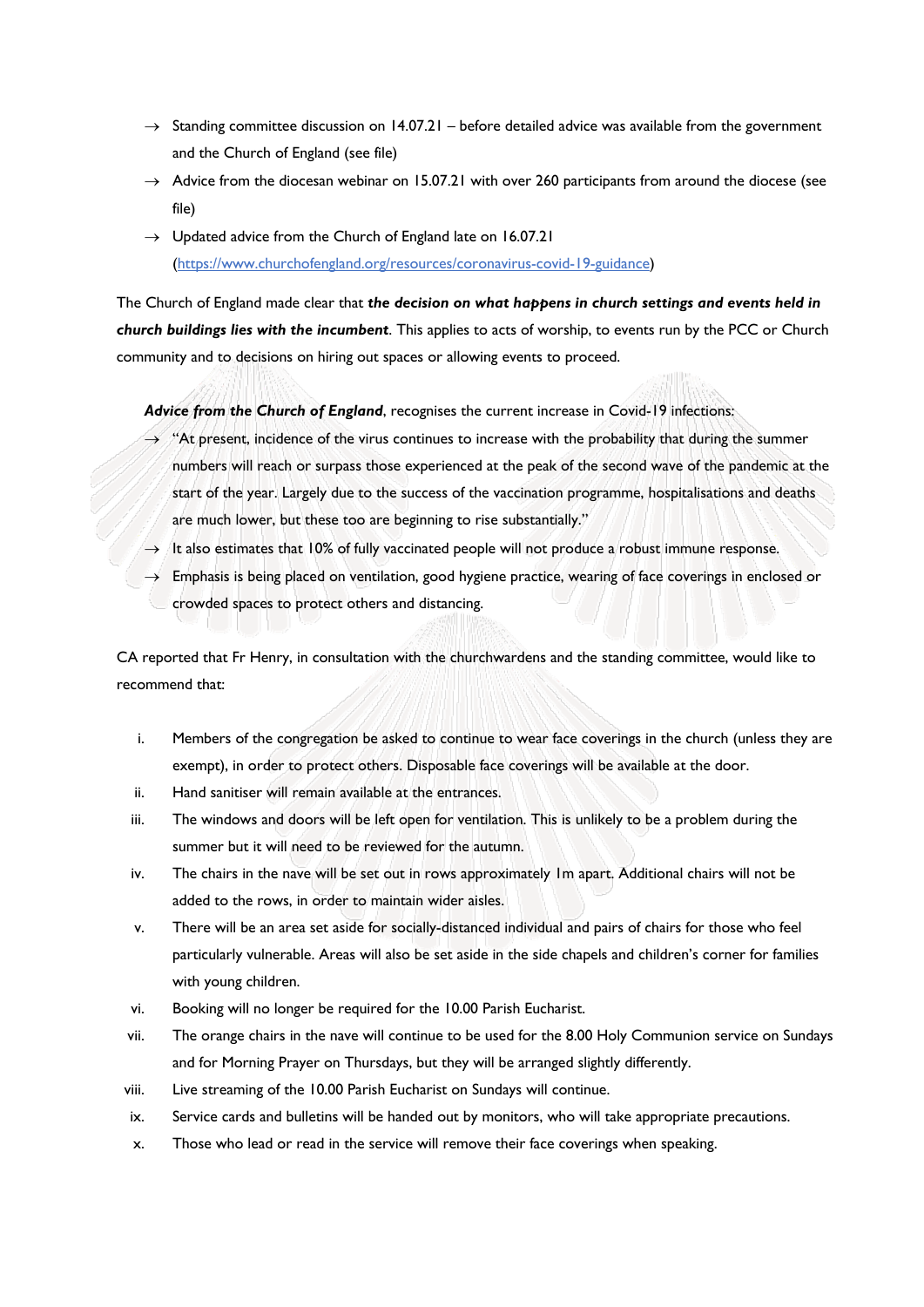- xi. Hymn books and kneelers will once again be used at the 10.00 Parish Eucharist on Sundays. There will be no singing or use of hymn books at the 8.00 Holy Communion service on Sundays or the 12.00 Holy Communion service on Wednesdays.
- xii. Sharing of the Peace will continue without handshakes or movement around the building, except between those in the same household or support bubble.
- xiii. Holy Communion in one kind will be administered at the nave altar, with one single, stewarded queue in the central aisle. Holy Communion will be taken to those unable to walk to the altar.
- xiv. The sung Mass setting will be led by the choir. There will be a final hymn, which the congregation may sing whilst continuing to wear face coverings. Members of the choir, socially distanced, will remove their face coverings when singing.
- xv. Coffee will be served after the service on the 25.07.21 and people will be encouraged, where possible, to socialise in the grass area outside the hall.
- xvi. The cake for St James' Day will be displayed and blessed in the church, and then cut and served in a Covid-safe way. Those serving refreshments will wear face coverings and gloves.

CA assured the PCC that these measures would be monitored over the coming weeks and reviewed in the light of further guidance and local data. A risk assessment for services from the 19.07.21 had been undertaken. Separate risk assessments for life events (funerals, weddings and baptisms) would be conducted with the appropriate people.

#### Discussion and questions:

- a) NR felt it was important to continue the Covid monitor system for the time being.
- b) CA added that the track and trace system for the Parish Eucharist on Sundays would be continued. Fr H asked whether the system for Holy Communion at 8.00 am on Sundays would also continue; CA assured him that a member of the regular congregation would continue to keep a list of names.
- c) AM asked whether cards could be issued to give to people who wanted to sit alone. CA said that a note in the bulletin would ask people to be sensitive about sitting next to those not in their bubble or family. JR said that the area set aside for those wishing to maintain more than a 1m distance could resolve that fear (see 6v).
- d) AM asked whether there was a plan to shut the building for 48 hours and to deep clean, or to shut the building for 72 hours if a Covid case were reported. CA assured him there is a procedure in the risk assessment. She advised that funerals might be scheduled midweek where possible.
- e) MD asked about ways of communicating the information to ensure wide coverage. JR replied that the bulletin was distributed widely and CA added that word of mouth is also effective after announcements in church.
- f) Fr H asked about lifts to church. CA said that friends could now give lifts but that there was no current guidance from the Church of England on reinstating the transport rota. LS and MP indicated that they would be willing to give lifts where needed but would keep the car windows open and ask passengers to wear face coverings. CA felt that there should be a cautious approach to reinstating the transport rota but that lifts organised in an unofficial, friendly way would be quite acceptable. Fr H recommended some informal information-gathering on who might need lifts and be willing to offer them.
- g) CP suggested that those on the coffee rota be contacted to ask whether they were willing to start helping with serving refreshments again. It was recommended that this request be sent by email and so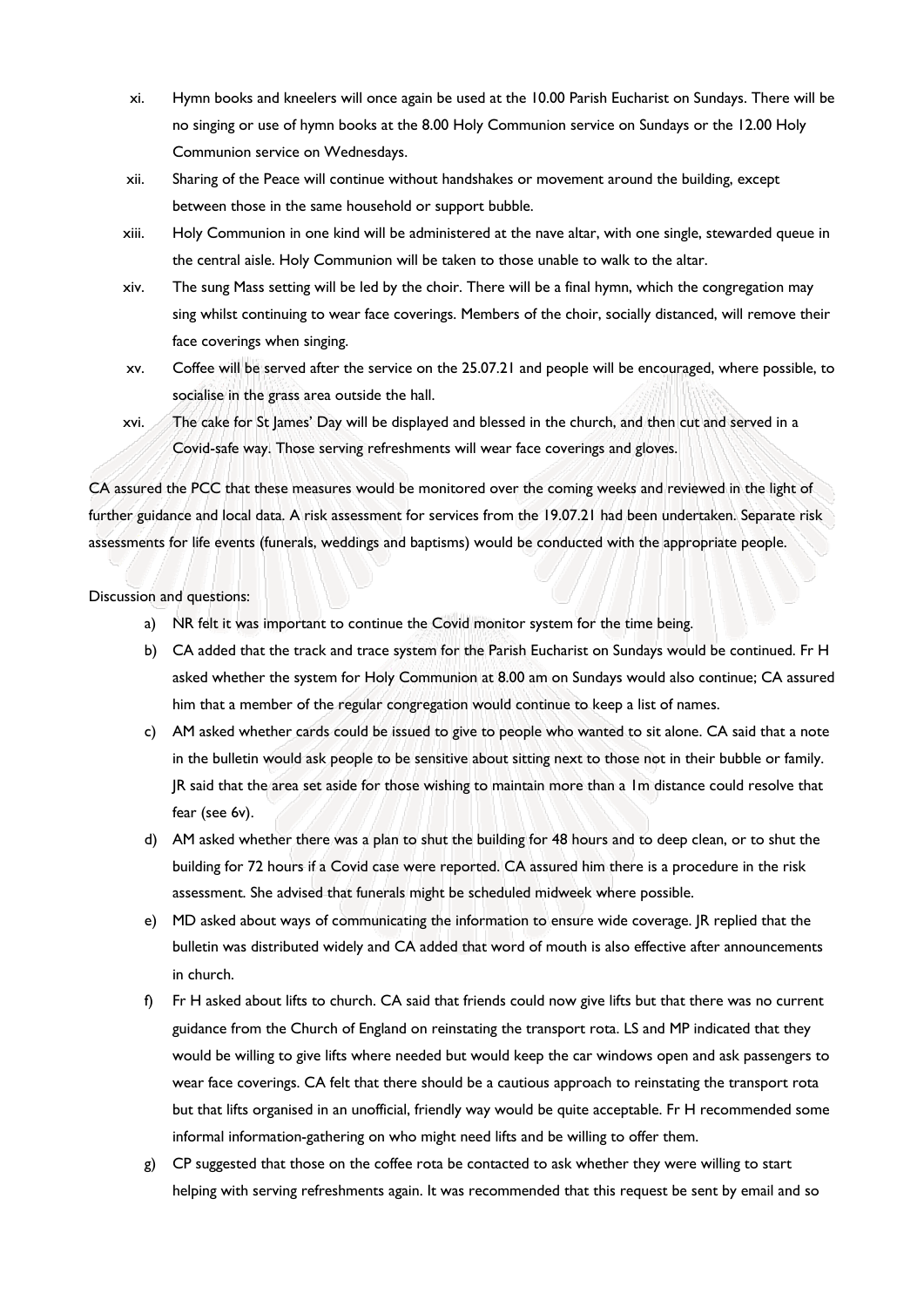CP will send details to the Office accordingly as CP does not have the email addresses nor the time to contact the various members individually.

- h) MD requested a review date. It was agreed that the standing committee should review arrangements on 01.09.21 and that JM would contact PCC members during the previous week to ask for their views.
- iii. Our vision for the longer term:

JR observed that, although there was not time in *this* meeting, now might be a good time to look more widely at the way ahead, to take stock and review our mission and vision as we move out of the pandemic. Several people mentioned topics to discuss, such as: streaming services and events, work with children, house groups, evening services, Eco Church, coffee mornings for certain community groups. Fr H noted that a dedicated, single-topic meeting could be useful. NR and JM thought that August would be a good time to start the discussions with a conversation after the Parish Eucharist on a Sunday morning. CA agreed that it was important not to wait too long, especially as young people's activities would be starting with the new term.

- $\rightarrow$  It was agreed that an initial, open meeting would be held on 15.08.21 at 11.30.
- $\rightarrow$  PCC members will also seek the views of members of the congregation beforehand.

# **7. Rector's Report**

The PCC received with thanks the report previously submitted by Fr H (see file). In addition: **SAN INSA** 

- i. Fr H had delivered a card from St James' to the retiring Headteachers at Stoke Hill Infant and Junior Schools.
- ii. Fr H said that Ben Bradshaw MP had sent his good wishes to St James' for the reopening.
- iii. He thanked CA, RM, Hannah Martindill, Anne Killingback and JM for the family party on 18.07.21.
- iv. Fr H asked the PCC to give its consent to an application by Joan Ridgway for Admission and Licensing as a Reader at St James'.
	- The PCC supported the application of Joan Ridgway for Admission as a Reader and for licensing to this parish. (Proposed SM, seconded MD, agreed nem con)
	- The PCC acknowledged that Reader ministry is a voluntary ministry and accepted its responsibility in agreeing a basis for the payment of all reasonable ministry expenses.
	- Fr H confirmed that he would support this application and will participate actively in the supervision, support and pastoral care of the Reader.
	- Fr H said that he looked forward to JR's ministry and explained that a Working Agreement had already been submitted to the diocesan office.

# **8. Treasurer's Report**

The PCC received with thanks the report previously submitted by NR (see file).

- i. NR said that he was grateful to God and to the people of St James' that the finances were sound.
- ii. NR flagged up the unsustainability of the work on the hall administration.